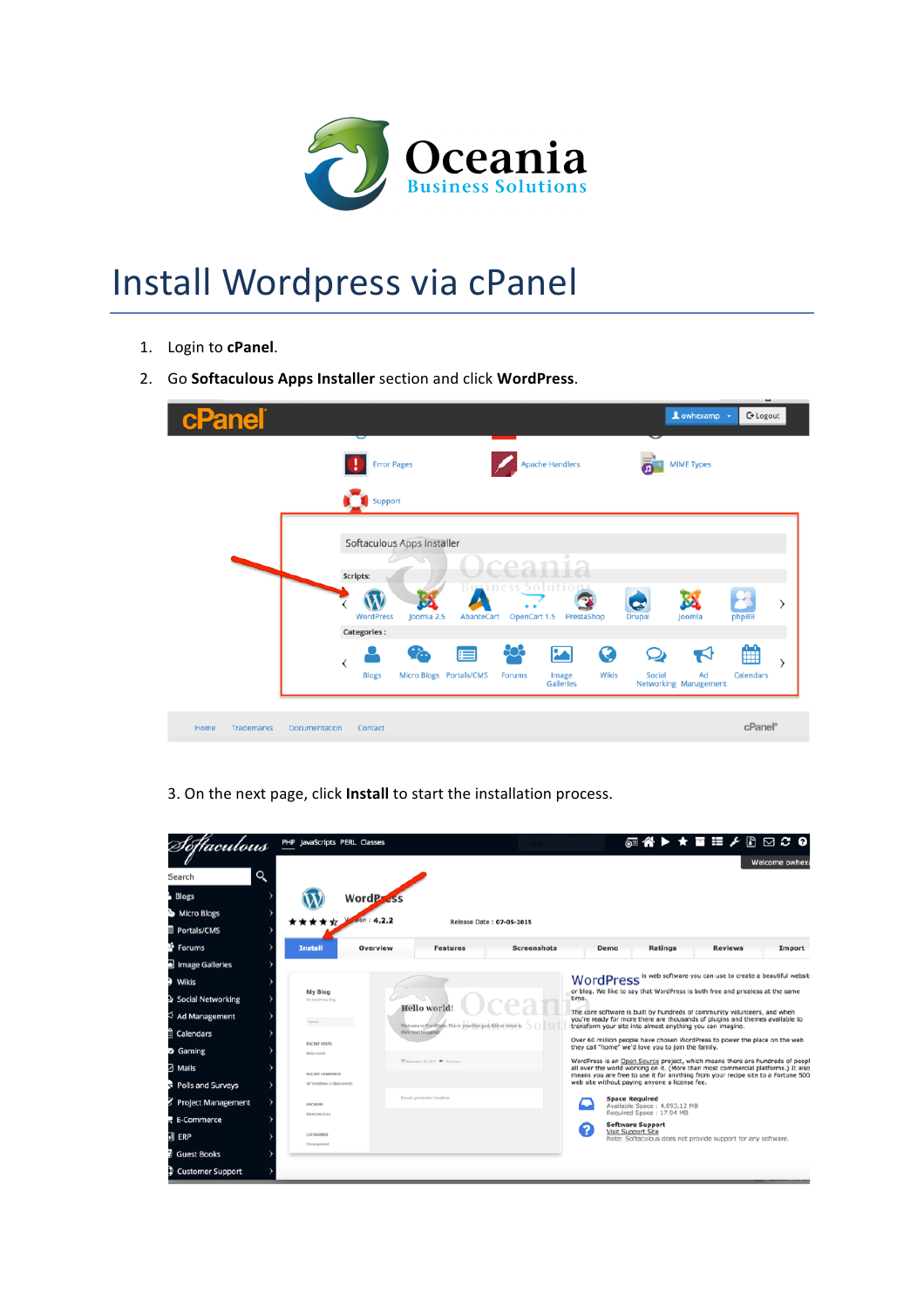- 4. Complete the needed information fields.
	- **Choose Protocol** In most cases, use http:// format
	- **Choose Domain** Select the domain or subdomain from the dropdown box. *Note:* If you have a current site and want to retain it while working on a new wordpress website, setup a subdomain first and install the wordpress into that *subdomain*
	- In Directory Specify the name of the subfolder but in most cases this is empty. In this example, it shows wordpress will be installed into a subfolder named "wp". You may choose any name for this folder you prefer.

| <b>Install</b><br>Overview<br><b>Features</b>                                                                                                                                                     | <b>Screenshots</b><br>Ratings<br>Demo | <b>Reviews</b><br>Import           |
|---------------------------------------------------------------------------------------------------------------------------------------------------------------------------------------------------|---------------------------------------|------------------------------------|
| <b>Software Setup</b>                                                                                                                                                                             |                                       | Use http://                        |
| <b>Choose Protocol</b><br>If your site has SSL, then please choose the HTTPS protocol.                                                                                                            | ٥<br>http://                          |                                    |
| <b>Choose Domain</b><br>Please choose the domain to install the software.                                                                                                                         | owhexample.com                        |                                    |
| In Directory<br>The directory is relative to your domain and should not exist. e.g. To install at<br>http://mydomain/dir/ just type dir. To install only in http://mydomain/ leave this<br>empty. | WD                                    |                                    |
|                                                                                                                                                                                                   |                                       |                                    |
| <b>Database Settings</b>                                                                                                                                                                          |                                       |                                    |
| <b>Table Prefix</b>                                                                                                                                                                               | Busines wp olutions                   | own                                |
| <b>Site Settings</b>                                                                                                                                                                              |                                       | Enter your<br>preferred<br>details |
| <b>Site Name</b>                                                                                                                                                                                  | My Blog                               |                                    |
| <b>Site Description</b>                                                                                                                                                                           | My WordPress Blog                     |                                    |

## 5. Create your own logins for the Admin Account.

| <b>Admin Username</b>                                                                                                                                                                                                                        | admin                                   |                      |
|----------------------------------------------------------------------------------------------------------------------------------------------------------------------------------------------------------------------------------------------|-----------------------------------------|----------------------|
| <b>Admin Password</b>                                                                                                                                                                                                                        | \$K@JT@%K\$5                            | Replace<br>these     |
| <b>Admin Email</b>                                                                                                                                                                                                                           | Strong (60/100)<br>admin@owhexample.com | settings             |
| <b>Choose Language</b>                                                                                                                                                                                                                       | <b>Business Solutions</b>               | with your<br>own     |
| <b>Select Language</b>                                                                                                                                                                                                                       | English<br>÷                            | preferred<br>logins. |
| <b>Select Plugins</b>                                                                                                                                                                                                                        |                                         |                      |
| <b>Limit Login Attempts</b><br>Limit the number of login attempts for your WordPress installation.<br>If selected Limit Login Attempts plugin will be installed and activated with your<br>installation.<br>Click here to visit plugin site. | $\Box$                                  |                      |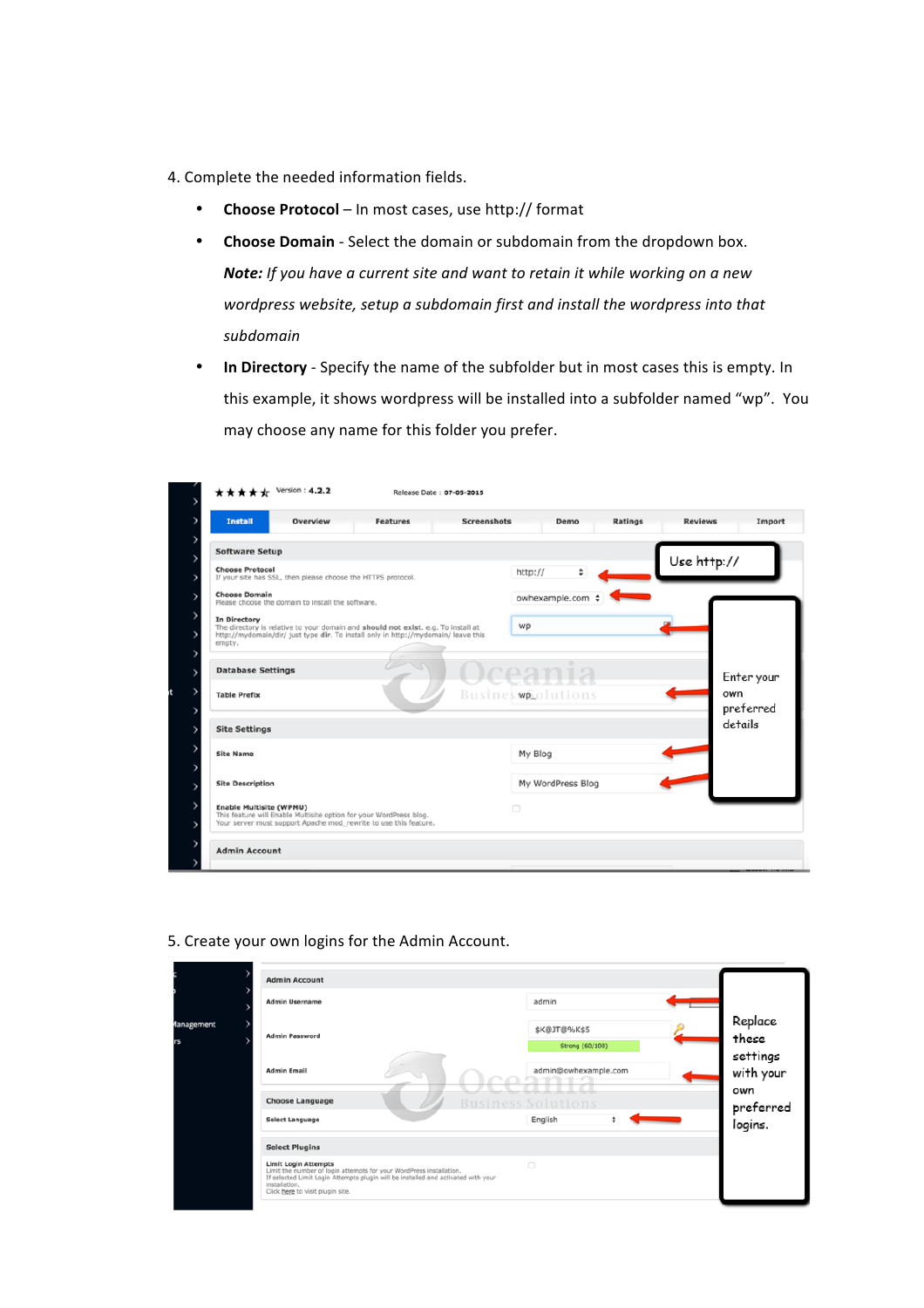6. Click Install. Be certain you have emailed your login details to yourself.

| Search<br>Note: This is optional. If not selected, the default theme will be installed<br><b>D</b> Oceania | Refresh |
|------------------------------------------------------------------------------------------------------------|---------|
|                                                                                                            |         |
|                                                                                                            |         |

7. Wait until the installation is completed.